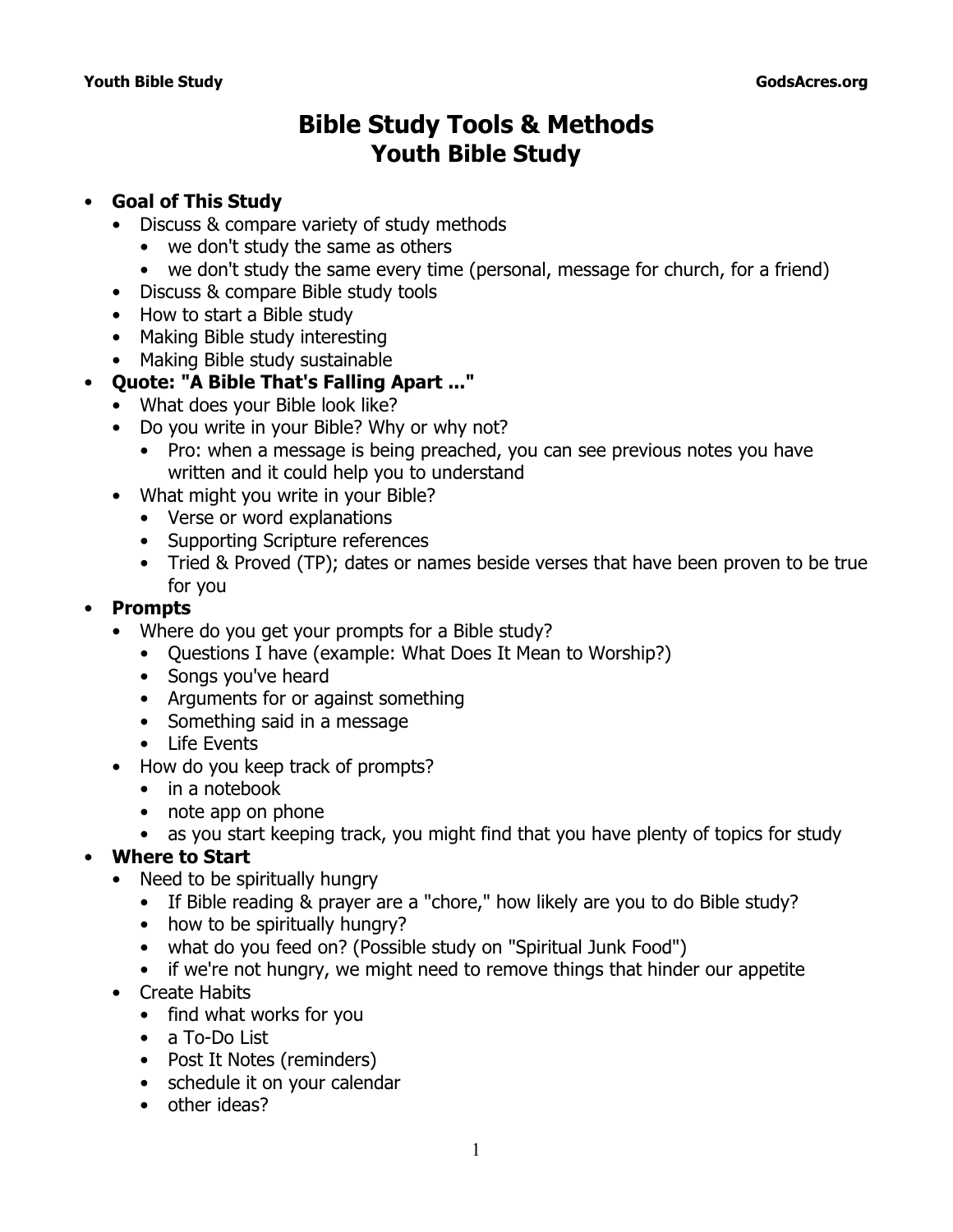#### **Youth Bible Study GodsAcres.org**

- **Supplies**
	- Some read a verse and then meditate for a while on it
	- Others must write down their thoughts
	- Consider keeping a Prayer Journal
	- Other ways to keep track?
	- **Bibles**
		- print copy? online? Both?
		- different versions? (Discuss/Consider)
			- Amplified is a good second version
			- be careful many versions are somewhat misleading
		- To Do: BibleGateway.net (John 4:24)
			- click on "all English translations" to see the varieties of translations

#### • **Dictionaries**

- Webster's
- TheFreeDictionary.com
- Strong's Concordance
	- Explore: BlueLetterBible.org (John 4:24)
- Vine's Expository
	- StudyLight.org (search for "worship")

#### • **Commentaries**

- Caution anything written in the last 100 or so years might not be a good source; ask spiritual leaders for advice
- BibleHub.com or StudyLight.org
- Matthew Henry
- Adam Clarke
- Keil and Delitzsch
- **Historical Information**
	- *Manners & Customs* (excellent book, available on Amazon)
	- Bible-History.com
	- Josephus
- **Other**
- E-Sword.net

#### • **Bible Study Examples** (refer to handout)

- Topical Method
- S.O.A.P. Method
- Verse Mapping
- **Sample Studies**
	- Character Study Rahab
		- Where is she in the Bible? (Use e-Sword)
		- Observations from Bible reading
			- prostitute
			- not an Israelite
			- helped God's people
			- obeyed the command (red cord)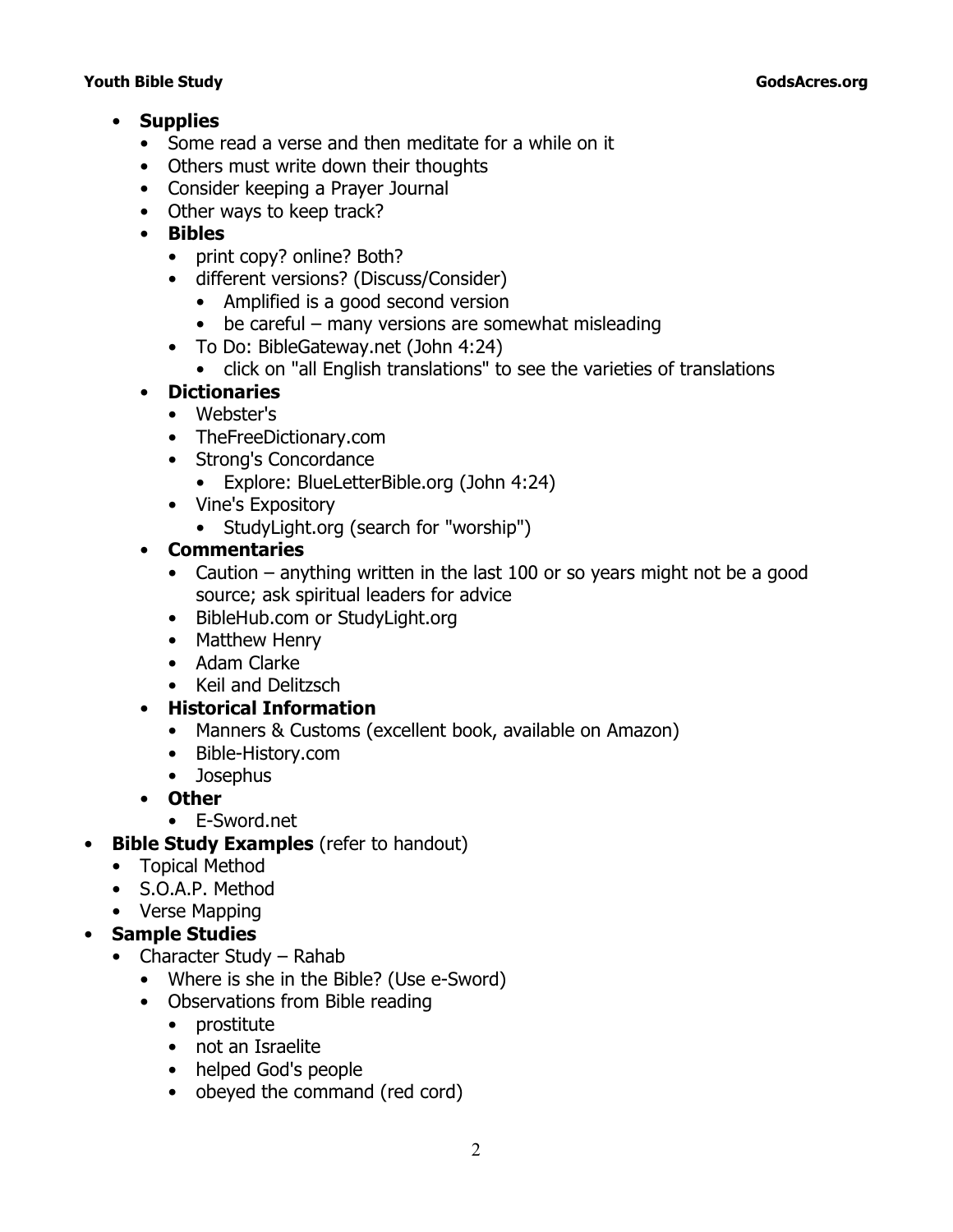#### **Youth Bible Study GodsAcres.org**

- believed and was saved
- in the lineage of Christ
- Commentaries
	- Keil and Delitzsch "Their entering the house of such a person would not excite so much suspicion. Moreover, the situation of her house against or upon the town wall was one which facilitated escape."
- Smith Dictionary
	- look up "Jericho"
	- look up "Rahab"
- Questions
	- What was her purpose in God's plan?
	- Why was she included in the Heroes of the Faith?
	- What can I take away from this study?
- **Topic** Worship
	- Write down questions
		- What is worship?
		- What pleases God?
		- What is the wrong kind of worship?
		- How can I be more pleasing to God in my worship?
	- Look for Scriptures about worship
		- use key words
		- remember Bible stories (woman at the well)
	- Compare worship services in the OT (tabernacle & temple) with NT
		- the importance of being clean
		- specific details about worship
	- What does worship "in spirit and in truth" mean?
	- What makes my worship better?
	- How can I make my worship more pleasing to God?
	- What things make my worship unacceptable to God?

## • **Question Study**

- Write down question
	- Example: "Is There Not a Cause?" (Song/verse)
- What are your questions about this?
	- Examples
		- what does this mean?
		- what is the "cause"?
		- what effect should that have on me?
- Key words in Scripture
	- 1 Samuel 17:29
	- What was the cause?
	- Why was David so passionate about it?
- Discuss/Consider Parallels
	- Bible Stories
		- what were some other causes worth taking a stand for?